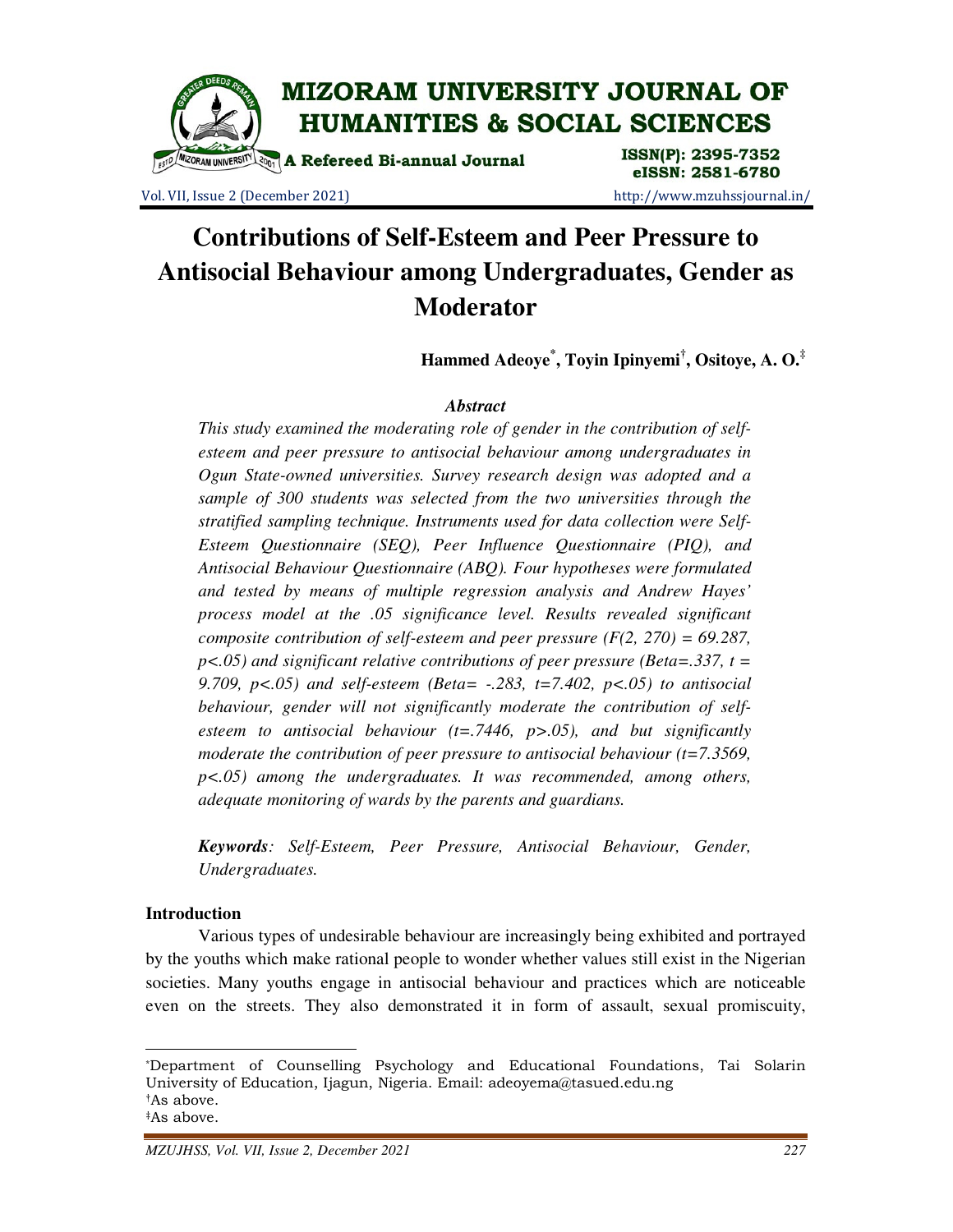deviance, lack of respect for elders, fraud, abortion, truancy, theft, thuggery, and rebellion. Wachikwu and Ibegbunam (2016) mentioned lying, duplicity, insidiousness, brutality, savagery, indiscrimination, animosity, harassing, disregard for elderly ones, ruthlessness, resistance, arsonist tendencies, falsifying, strife, ravenousness, fabrication, alcohol abuse, and absconding from home as few examples of antisocial behaviour. Remarking on this, Gerry-Eze and Eze (2016) considered antisocial behaviour as acts which are against social norms, degenerate conduct among young people or practices that are in opposition to socially acknowledged good conduct. These include cheating for assessment, vandalism, substance misuse, smoking, hostility, harassing, late coming, truancy among others. Antisocial behaviour among young people is not a new phenomenon in Nigeria. It has been there since days of old and various societies have devised various ways of punishing offending youths in order to discourage the behaviour. According to Okobiah (2014), all communities have their own value systems and what is considered normal among them is expected to be practiced by all members of those communities.

 Self-esteem is another variable that may influence the exhibition of antisocial behaviour in young adults. Self-esteem is indicated as a very crucial factor responsible for the repetition of aggression in young adults. Self-esteem is the total assessment of persons in either a good or bad way by himself/herself (Nnaebue & Nwakolo, 2017). It can likewise be characterized to be simply the degree to which a person trusts himself/herself to be skillful and deserving of living. Self-esteem connotes the general assessment of oneself in either a right or wrong manner. According to Fareeda and Jahan (2014), persons having low selfesteem set up a more fragile connection with the society and consequently, the individual does not fit in with social standards and norms, thereby increasing social maladjustment and antisocial behaviour.

 It has been generally accepted that possessing positive self-esteem is good for wellbeing (Wing, Christopher, Cheng, Wong & Rochele, 2016). Psychologists for the most part respect having a solid feeling of confidence as an indication of self-understanding and selfacknowledgment which permits people to see themselves as well as other people similarly, accomplishing individual coordination and building up one's potential adequately, just as having a better standard for self-viability (Tabassam & Grainger, 2012). There are ways in which young adults can gain from positive self-esteem. Respect could be earned from loved ones (family, teachers, peers.) which can help young adults develop a good sense of selfworth. This also enables them to face challenges and setbacks head-on. If a healthy selfesteem cannot be derived from generally acceptable methods, then self-worth begins to drop gradually. This may force an individual to begin to derive his or her self-esteem through other methods which are unhealthy such as deviant behaviour. Thus, low sense of self-esteem has been considered as a boost for antisocial behaviour (Becker & Luthar, 2015).

 Peer pressure is another variable that may influence the manifestation of antisocial behaviour among undergraduates. A peer can be described as a person of age or one regularly associates with and who is likely to influence one's behaviour (Hardcastle, 2012). Peer groups enable individuals to acquire new attitudes and behaviours accepted in the group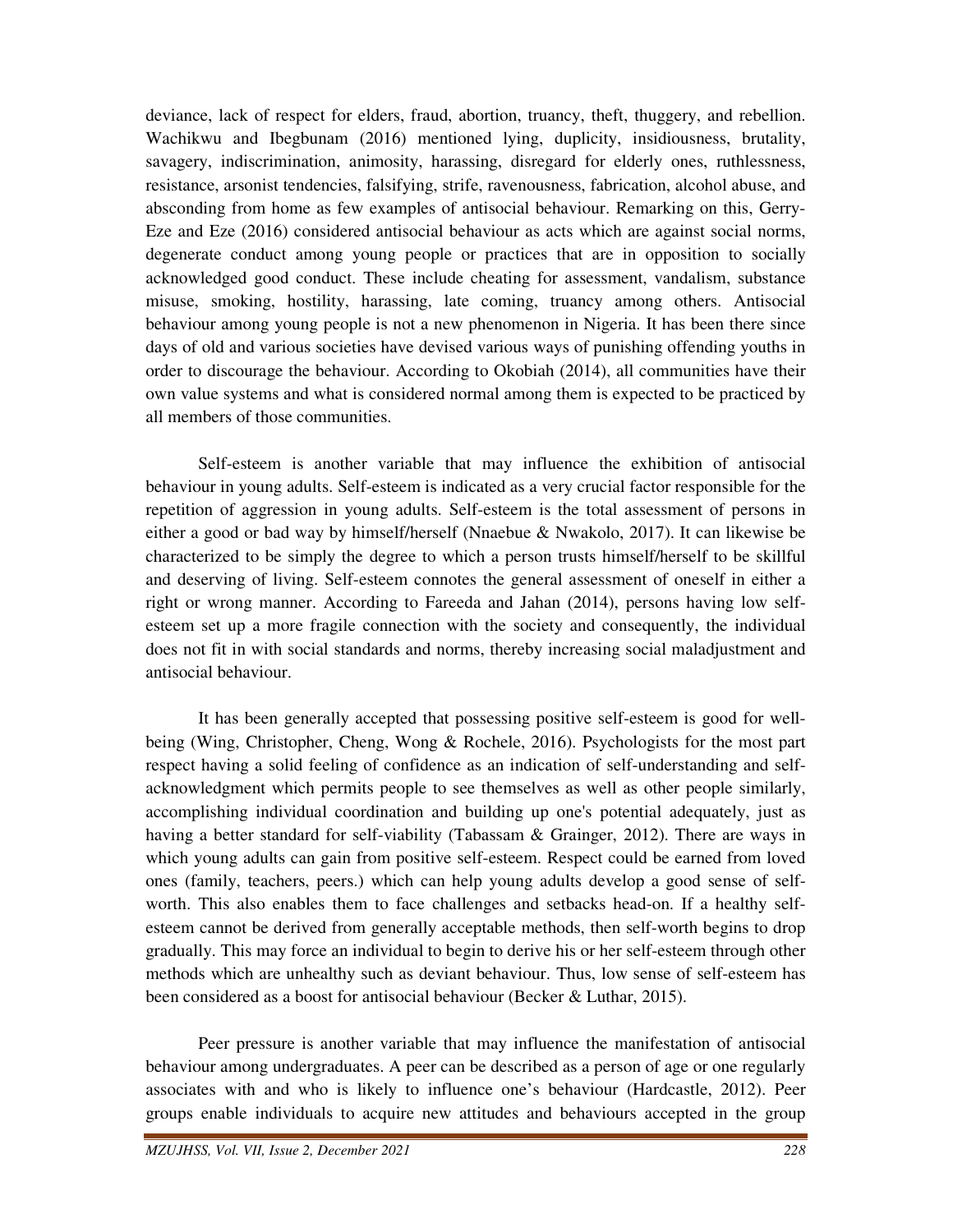(Aderanti, 2007). According to Hartney (2011), peer pressure is the influence playmates, friends, and age mates have on one another. It is indicated by affective pull of individual members of a peer group towards conforming to the norms of the group (Weinfied, 2010). Jones (2010) states that peer pressure refers to the force exerted by people of similar age bracket or social level on one another. In fact, peer pressure has been blamed for risky behaviours common among youths such as rebelliousness, drug abuse, and sexual risk behaviours. On the other hand, peer pressure may lead to an increase in desirable behaviours and attitudes when youths are influenced to imbibe prosocial behaviours such as fostering a culture of studiousness and consideration for others (Kellie, 2013).

 Moreover, peers encourage imitation, influencing others to engage in an act that they ordinarily would not have even imagined. A youth who associates with peers who engage in alcohol abuse, smoking, stealing, cultism, assault, prostitution, and viciousness will likely imitates and assimilates these antisocial behaviours. Monahan, Steinberg and Cauffman (2017) aver that relationship with irresponsible companions and being vulnerable to peer pressure are significant components that influence juvenile wrongdoing or delinquency. These scholars found that partnering or affiliating with perverted friends and peers was significantly related to a person's engagement in wrongdoing. Furthermore, peer pressure may influence a person's behaviour and personality traits. This study therefore observed that peer pressure may be one of the causes of antisocial behavior among the undergraduates.

 Apart from peer pressure, gender may also play a significant role in the manifestation of antisocial behaviours among undergraduates. Gender refers to cluster of socially stereotyped functions and responsibilities, character attributes, mentalities, principles, relative power, acts, impact that society credits to both genders on a differential premise (Nnaebue & Nwakolo, 2017). Manifestation of antisocial behaviour traits in line with sex stereotypes can be observed in among the undergraduates. Youth male by their nature may display increasingly physical and verbal animosity such as thuggery and heated exchange of words, while anti-social behaviour in female may be relatively unobtrusive, backhanded and social, including abortion and manipulation of others. In fact, young ladies compared to their male counterpart are also involved in aggressive behaviours such as kidnapping, assault, and brutality (Nwanneka & Akande, 2015). Thus, it becomes necessary to examine the moderating role of gender in the contribution of self-esteem and peer pressure to antisocial behaviours. Anti-social behaviour may be life threatening and caused some people to lose their lives while some have dropped out of school. Measures taken so far to address this problem seem not to have yielded the desired result. Hence, this study seeks to examine the moderating roles of gender in the contribution of self-esteem and peer pressure to antisocial behaviour among undergraduates in Ogun State campuses.

# **Hypotheses**

- 1. There will be no significant composite contribution of self-esteem and peer pressure to antisocial behaviour among undergraduates.
- 2. There will be no significant relative contribution of self-esteem and peer pressure to antisocial behaviour among undergraduates.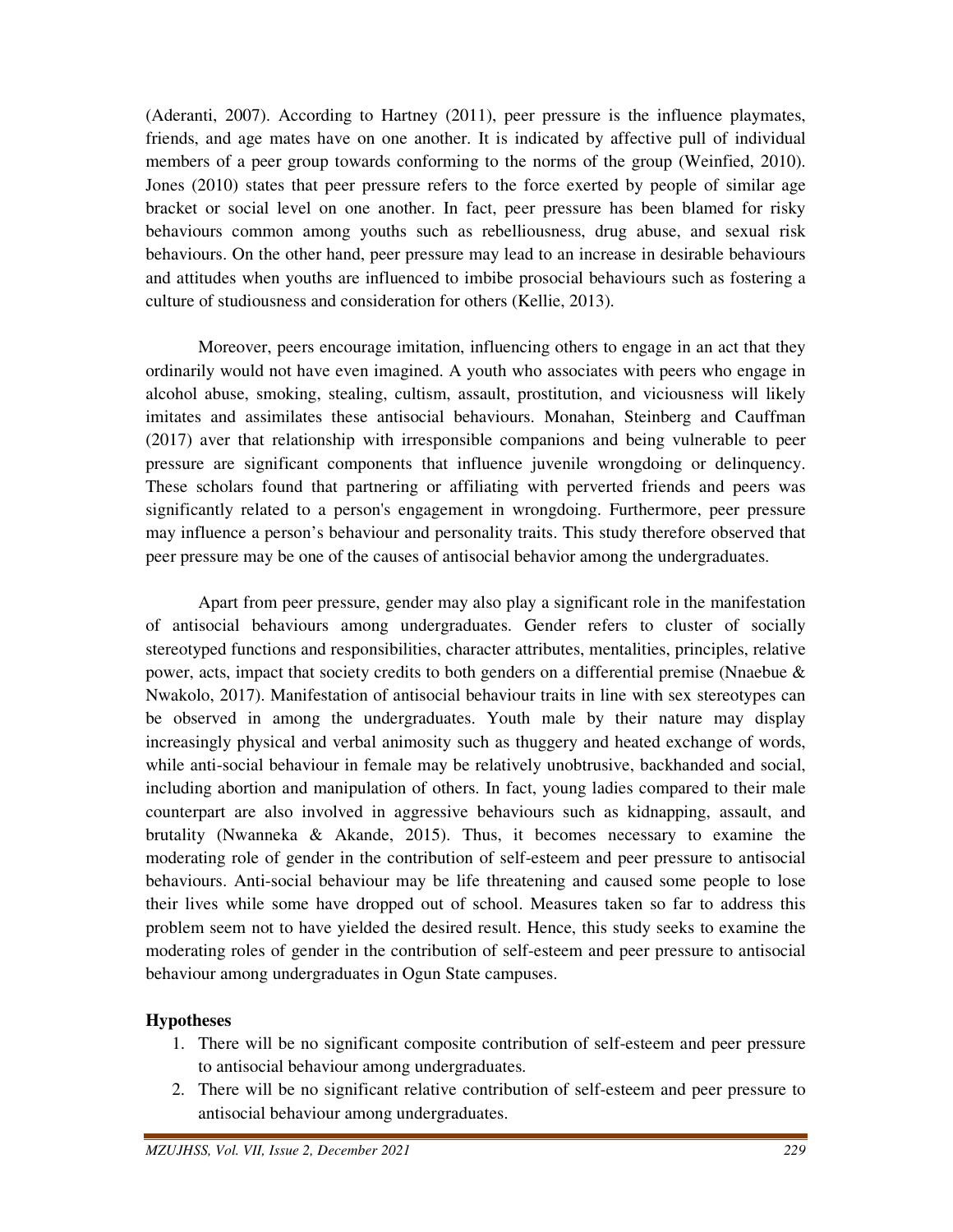- 3. There will be no significantly moderation in the contribution of self-esteem to antisocial behaviour by gender among undergraduates.
- 4. There will be no significantly moderation in the contribution of peer pressure to antisocial behaviour by gender among undergraduates.

#### **Method**

 The descriptive survey research design was of the *ex post facto* type was adopted in this study. The study population comprised of all undergraduates in the two Ogun Stateowned universities. A sample of 300 undergraduates participated in this study. The participants were selected through the proportional stratified random sampling technique.

## *Instruments*

 The instruments used for data collection in this study were developed by the researchers and included Self-Esteem Questionnaire (SEQ), Peer Influence Questionnaire (PIQ), and Antisocial Behaviour Questionnaire (ABQ).

## *Self-Esteem Questionnaire (SEQ)*

 The Self-Esteem Questionnaire (SEQ) was used to measure the self-esteem of the participants. It contains 13 items structured on a 5-point Likert scale response format ranging from 1 = "hardly ever" to 5 = "almost all of the time". Sample items on the scale are: *Overall, I feel good about my abilities compared to others; I feel confident in my abilities to achieve the things I set my mind to.* The reliability coefficient of (0. 83) was obtained for the instrument.

## *Peer Influence Questionnaire (PIQ)*

 The Peer Influence Questionnaire (PIQ) was used to measure the peer group influence of the participants. It contains 17 items structured on a 5 – point Likert scale with response ranging from 1 = *"never"* to 5 = *"nearly all the time"*. Items on the scale include; m*y friends and I share problems with each other; I like to make new friends.* The reliability coefficient of (0. 77) was obtained for the instrument.

#### *Antisocial Behaviour Questionnaire (ABQ)*

 The Antisocial Behaviour Questionnaire (ABQ) was used to measure the antisocial behavior of the participants. It is structured on a 5 – point Likert scale with response ranging from 1 = "never" to 5 = *"nearly all the time"*. Items on the scale include: *I tried to hurt someone's feelings;* Got *into fights more than the average person.* The reliability coefficient of (0.74) was obtained for the instrument.

## *Data Collection Procedure*

 Three hundred copies of the instruments were administered on the participants after their consents had been sought through the assistance of four trained research assistants.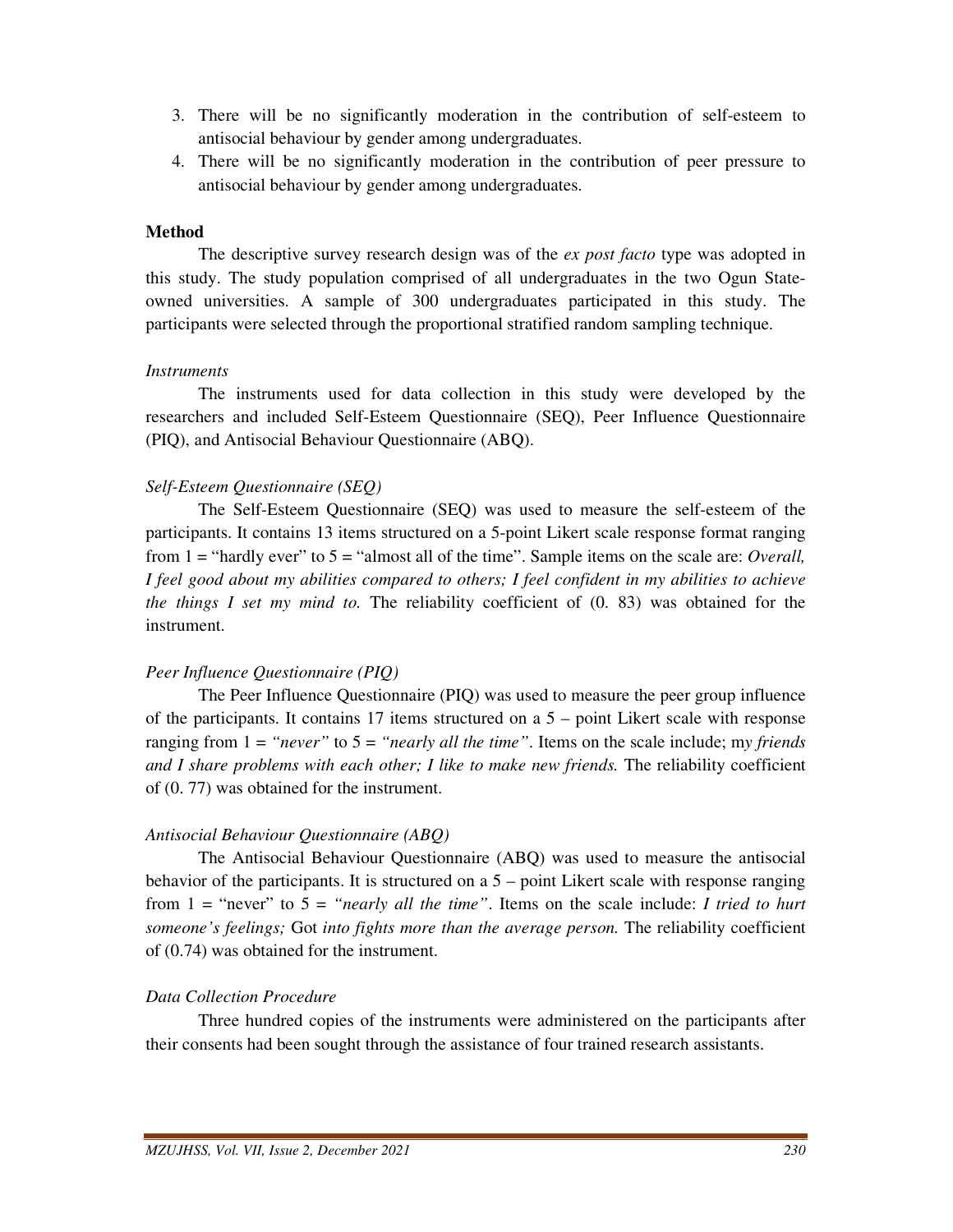## *Method of Data Analysis*

The data collected were scored, collated, and analyzed using appropriate statistics. Specifically, the first and second hypotheses were tested by means of multiple regression analysis, while the third and fourth hypotheses were analyzed with the aid of Andrew Hayes' process model. All analyses were carried out at the .05 level of significance.

## **Results**

*Hypothesis 1:* There is no significant composite contribution of self-esteem and peer pressure to antisocial behaviour among undergraduates.

Table 1: Model Summary and Coefficients of the Multiple Regression Analysis for the Composite Contribution of Self-Esteem and Peer Pressure to Antisocial Behaviour

| Model |            | Sum of Squares | df  | Mean Square |        | Sig.              |
|-------|------------|----------------|-----|-------------|--------|-------------------|
|       | Regression | 42688.005      |     | 21344.003   | 69.287 | .000 <sup>b</sup> |
|       | Residual   | 83174.395      | 297 | 308.053     |        |                   |
|       | Total      | 125862.400     | 299 |             |        |                   |

 $R = .519$ , R Square = .269, Adj R Square = .265, Std. Error = 9.47034

 Table 1 revealed that with all the variables entered into the model at the same time, there was a significant result ( $F_{(2, 297)} = 69.287$ ,  $p < .05$ ). The hypothesis was rejected, leading to the conclusion of a significant composite contribution of self-esteem and peer pressure to antisocial behaviour among undergraduates in Ogun State-owned universities. Table 1 further indicated that the predictor variables (self-esteem and peer pressure) accounted for 26.5% of the variance in antisocial behaviour.

*Hypothesis 2:* There is no significant relative contribution of self-esteem and peer pressure to antisocial behaviour among undergraduates.

|                                          |               | Un-standardized |            | Standardized |          |      |  |  |  |
|------------------------------------------|---------------|-----------------|------------|--------------|----------|------|--|--|--|
|                                          | Coefficients  |                 |            | Coefficients |          |      |  |  |  |
| Model                                    |               | B               | Std. Error | Beta         |          | Sig. |  |  |  |
|                                          | (Constant)    | 9.208           | 4.662      |              | 10.592   | .000 |  |  |  |
|                                          | Self-Esteem   | $-.261$         | .052       | $-.283$      | $-7.402$ | .000 |  |  |  |
|                                          | Peer Pressure | .309            | .026       | .337         | 9.709    | .000 |  |  |  |
| Dependent Variable: Antisocial Behaviour |               |                 |            |              |          |      |  |  |  |

Table 2: Coefficients of the Multiple Regression Analysis for the Relative Contribution of Self-Esteem and Peer Pressure to Antisocial Behaviour

Table 2 revealed there were significant relative contributions of peer pressure (Beta = .337, t = 9.709, *p* < .05) and self-esteem (Beta = -.283, t = 7.402, *p* < .05). These results further indicated that whereas peer pressure was positively associated with antisocial behaviour, self-esteem was negatively related with antisocial behaviour. Table 2 further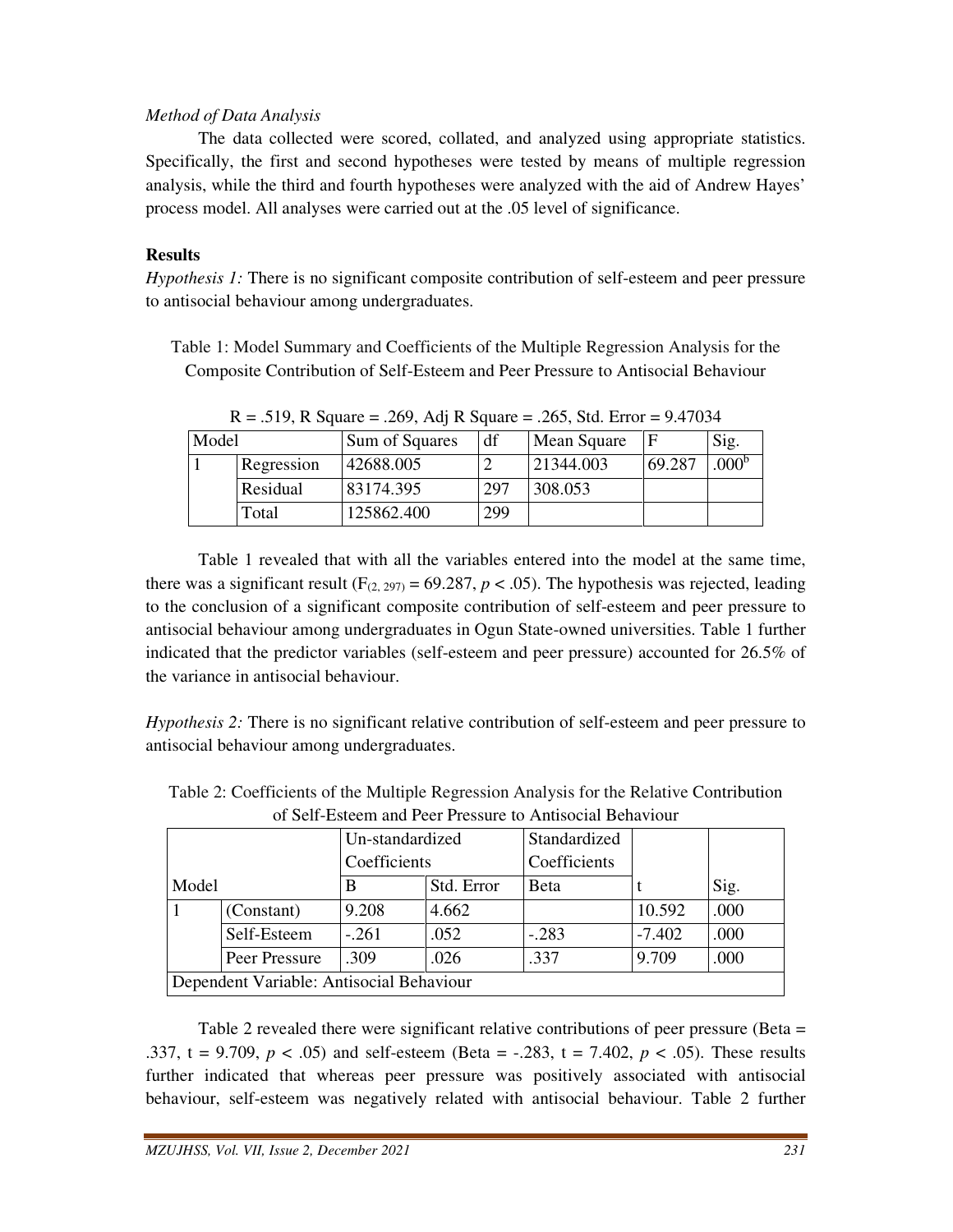revealed that antisocial behaviour could be predicted from peer pressure and self-esteem by means of the regression equation below:

Antisocial Behaviour =  $(0.309 \times \text{Peer } \text{Pressure}) - (0.261 \times \text{Self-Esteem}) + 9.208$ .

*Hypothesis 3:* Gender will not significantly moderate the contribution of self-esteem to antisocial behaviour among undergraduates.

Table 3: Moderating Role of Gender in the Contribution of Self-Esteem to Antisocial Behaviour

| Model       | Coeff     | se     |           | P     | <b>LLCI</b> | <b>ULCI</b> |
|-------------|-----------|--------|-----------|-------|-------------|-------------|
| Constant    | 78.0994   | 5.4848 | 14.2393   | .0000 | 67.3009     | 88.8980     |
| Gender      | $-2.6190$ | 3.5172 | - 7446    | .4571 | $-9.5438$   | 4.3058      |
| Self-Esteem | $-2854$   | .0911  | $-3.1323$ | .0019 | $-.4649$    | $-.1060$    |
| $Int_1$     | .0126     | .0588  | .2136     | .8310 | $-.1032$    | .1283       |

Results in Table 3 were non-significant  $(t = .7446, p > .05)$ . The hypothesis is therefore upheld, leading to the conclusion that gender will not significantly moderate the contribution of self-esteem to antisocial behaviour among undergraduates. In other words, the contribution of self-esteem to antisocial behaviour for male students is similar to that for female students.

*Hypothesis 4:* Gender will not significantly moderate the contribution of peer pressure to antisocial behaviour among undergraduates in Ogun State-owned universities.

Table 4: Moderating Role of Gender in the Contribution of Peer Pressure to Antisocial Behaviour

| Model         | $Co-eff$ | se     |         | p     | <b>LLCI</b> | <b>ULCI</b> |
|---------------|----------|--------|---------|-------|-------------|-------------|
| Constant      | 48.5387  | 4.8352 | 20.3822 | .0000 | 54.0538     | 84.9536     |
| Gender        | 5.0061   | 1.1877 | 7.3569  | .0000 | 7.8453      | 9.3056      |
| Peer Pressure | 3.48620  | 1174   | 4.9037  | .0000 | $-.3375$    | $-.2185$    |
| $Int_1$       | .0126    | .0458  | .2136   | .8310 | $-1.0679$   | 4.9745      |

Table 4 revealed significant results ( $t = 7.3569$ ,  $p < .05$ ). The hypothesis is rejected, leading to the conclusion that gender will significantly moderate the contribution of peer pressure to antisocial behaviour among undergraduates in Ogun State-owned universities  $(t =$ 7.3569,  $p < .05$ ). In other words, there is a significant difference between the sexes in the contribution of peer pressure to antisocial behaviour.

# **Discussion**

 The examination of the moderating role of gender in the contribution of self-esteem and peer pressure to antisocial behaviour among undergraduates is explorative and was prompted by the need to mitigate antisocial behaviours in the universities. This will equip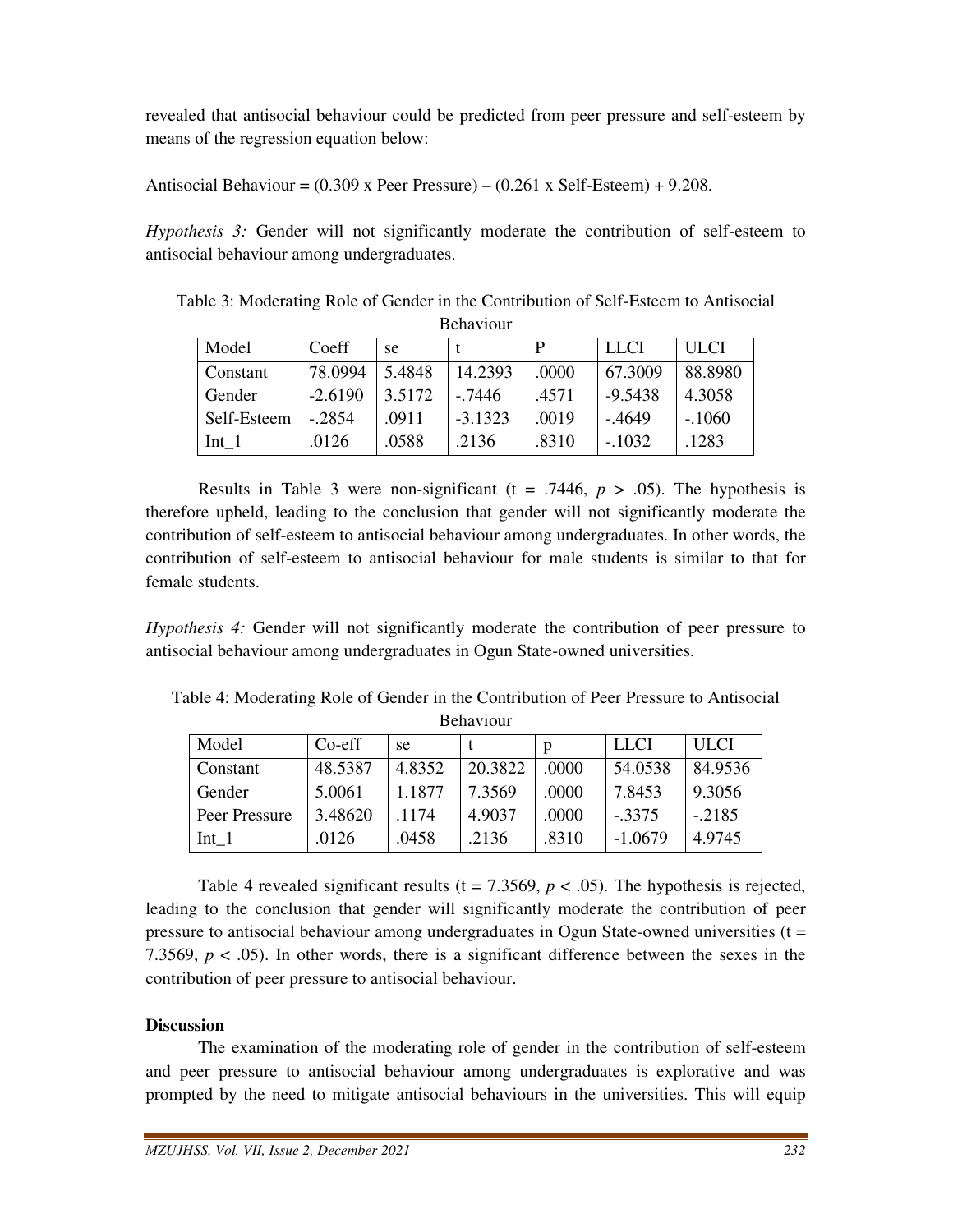teachers, counsellors, and parents with the knowledge needed to assist, guide, and counsel adolescents with behavioural problems. It will also make them to be sensitive to the contribution of gender to the development of antisocial behaviour and foster an environment for healthy development of young adults. Consequently, four hypotheses were formulated to guide this study.

 The first hypothesis stated that there is no significant composite contribution of selfesteem and peer pressure to antisocial behaviour among undergraduates. This hypothesis was tested for significance and found to be unsupported by data. It was consequently rejected leading to the conclusion of a significant composite contribution of self-esteem and peer pressure to antisocial behaviour among undergraduates, with self-esteem and peer pressure accounting for 27% of the variance in antisocial behaviour. Although the two predictors (selfesteem and peer pressure) have not been combined in previous studies on antisocial behaviours, this finding substantially agreed with Fareeda and Jahan (2014), Wing *et al.* (2016), Becker and Luthar (2015), and Tabassam and Grainger (2012) who found a significant contribution of self-esteem, and Monahan *et al.* (2017) and Kellie (2013) who found significant influence of peer pressure on antisocial behaviour.

 The second hypothesis stated that there is no significant relative contribution of selfesteem and peer pressure to antisocial behaviour among undergraduates. This hypothesis was subjected to statistical test of significance and found to be unacceptable. It was subsequently rejected, leading to the conclusion that there is a significant relative contribution of selfesteem and peer pressure to antisocial behaviour among undergraduates. This finding supported Fareeda and Jahan (2014) who found that self-esteem is significantly and negatively related with antisocial behaviour: Low self-esteem is associated with social maladjustment and antisocial behaviour, and conversely that high self-esteem is associated with social adjustment and prosocial behaviour. The finding also corroborated Wing *et al.* (2016) and Tabassam and Grainger (2012) who found that a solid feeling of self-esteem increases self-understanding, self-acknowledgment, and respect from loved ones (family, teachers, peers, etc.) which inhibit people from demonstrating antisocial behaviour. This result was also in line with the finding of Becker and Luthar (2015) that low sense of selfesteem is a boost for antisocial behaviour. This finding also agreed with Monahan *et al.* (2017) who stated that relationship with irresponsible companions and being vulnerable to peer impact are significant predictors of juvenile delinquency. Also supported by this finding was Kellie (2013) who found that positive peer pressure may lead to an increase in desirable behaviours and attitudes, such as studiousness and consideration for others, while negative peer pressure may increase the likelihood of undesirable behaviour.

 The third hypothesis stated that gender will not significantly moderate the contribution of self-esteem to antisocial behaviour among undergraduates. An analysis of this hypothesis led to the conclusion that gender will not significantly moderate the contribution of self-esteem to antisocial behaviour among undergraduates. In other words, self-esteem influences antisocial behaviour similarly for both male and female undergraduates. This finding could be as a result of no discrimination in antisocial behaviour of physical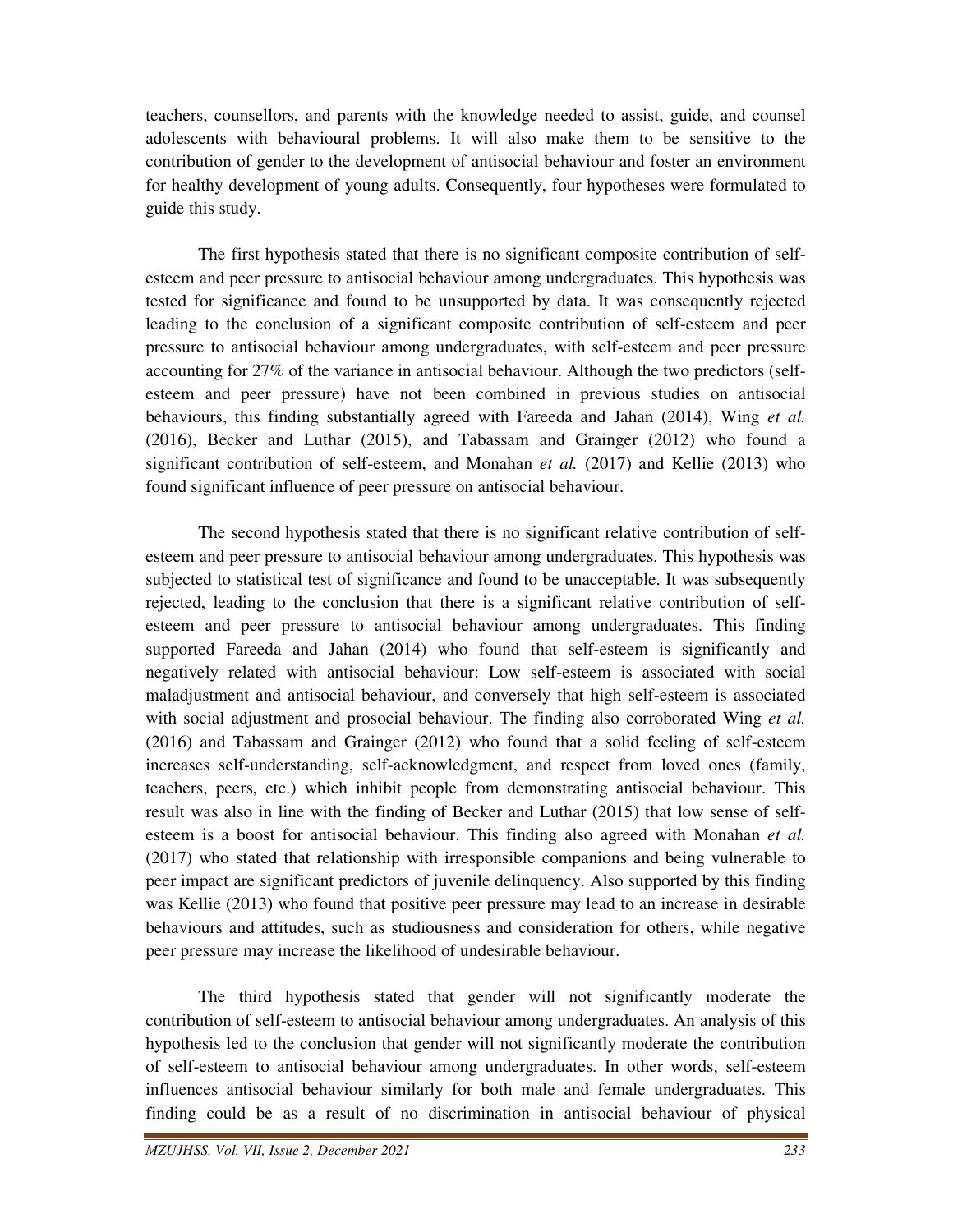aggression which is more common in males and un-obstrusive aggression that is more common in females. The relative scores of participants on both dimensions of antisocial behaviour may cancel each other out, leading to the non-significant gender difference found, and the contribution of self-esteem may strongly override the influence of gender.

 The fourth hypothesis stated that gender will not significantly moderate the contribution of peer pressure to antisocial behaviour among undergraduates. This hypothesis was found to be unsupported by data. It was consequently rejected leading to the conclusion that gender will significantly moderate the contribution of peer pressure to antisocial behaviour among undergraduates. This finding corroborated Nwanneka and Akande (2015) who found that young men are more prone to aggressive behaviour than ladies.

## **Recommendations**

Based on these findings, the following recommendations are made:

- a) Parents and guardians should closely monitor and guide their wards at any point in time. To this end, parents should endeavour to know the friends and associates of their children as well as the type of behaviours and values they espouse.
- b) Students are should be enjoined do away with the opinions of their friends that clash with their parents' instructions. In other words, obedience to parents should be paramount.
- c) School counsellors should be motivated to help young adults' to have knowledge of what is right, the benefits of having positive self-esteem and associating with positive peers, as well as the risks involved in low self-esteem and associating with negative peers. In this way, young adults will be guided to make the right decisions.
- d) Parents, teachers, and school administrators should ensure that antisocial behaviours by young adults are not tolerated. Appropriate punishments and sanctions should be used to discourage these behaviours. The display of prosocial behaviours should also be reinforced.
- e) The Federal government should encourage the use of remand homes in which to detain and rehabilitate offending young adults so that they can be useful to themselves and the society.

\*\*\*\*\*\*\*

#### **References**

- Aderanti, R. A. (2007). Prevalent adolescent delinquent behavioural patterns: An issue in counselling psychology and implication to national development. *Journal of Applied Education and Vocational Research, 2* (3), 56 – 73.
- Becker, H. & Luthar, S. (2015). Breach the peace by youths characters. *Management and Arts Contemporary Journal, 9*(10), 572-583.
- Fareeda, S. & Jahan, M. (2014).Role of self esteem in development of aggressive behaviour among behaviour. *International Journal of Education and Psychology Research, 3*(4), 54-57.